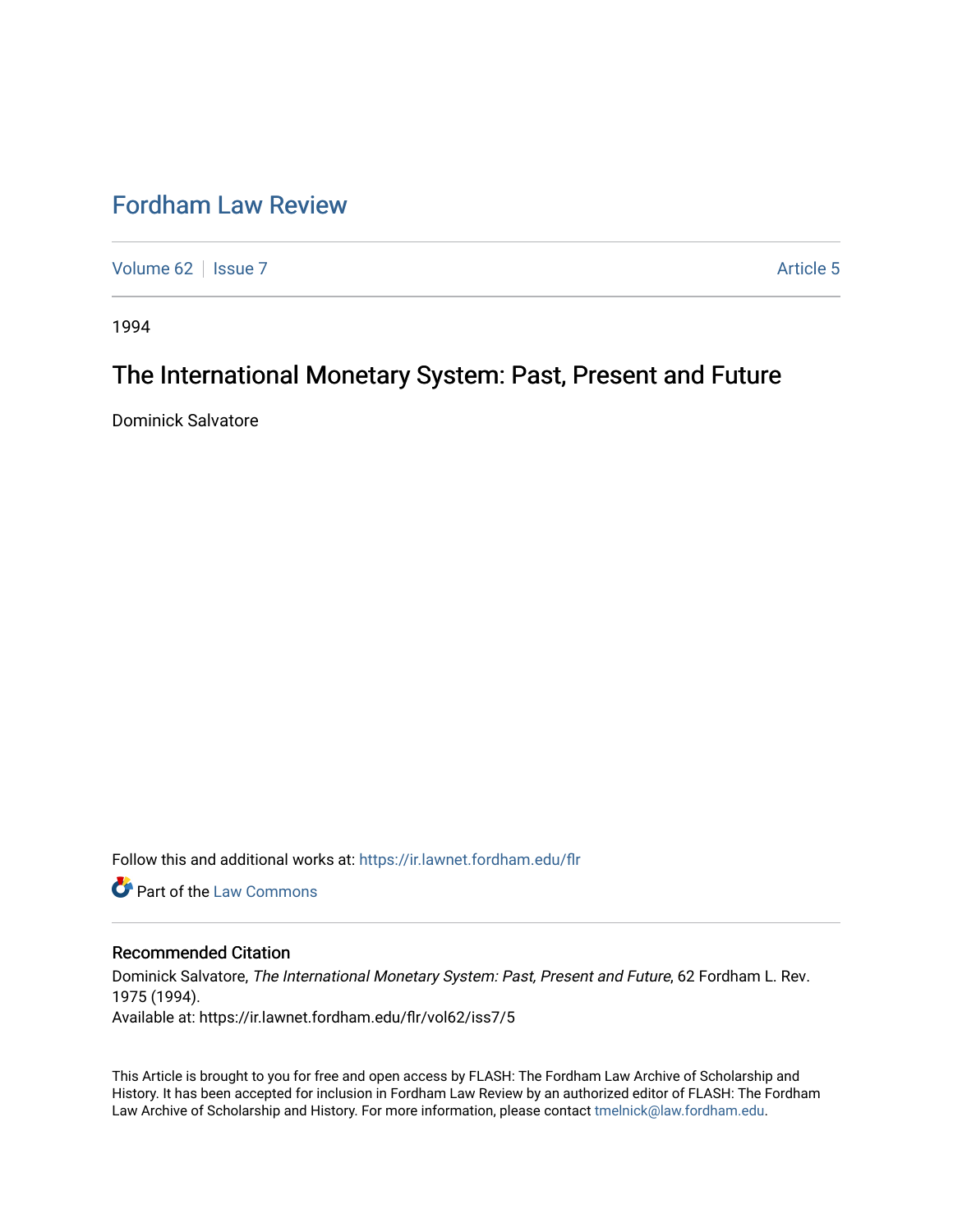# The International Monetary System: Past, Present and Future

## Cover Page Footnote

\*\*Dominick Salvatore is Professor of Economics and Department Chairman at Fordham University in New York. He is President of the International Trade and Finance Association and Co-Chairman of the New York Academy of Sciences. He is consultant to the United Nations in New York and to the Economic Policy Institute in Washington. Professor Salvatore is the author of over 100 scholarly articles and 31 books, including International Economics, 4th edition, the leading international text in the United States. He is also Co-Editor of Open Economics Review and Journal of Policy Modeling, Associate Editor of The American Economist, and Editor of the Handbook Series in Economies for the Greenwood Press.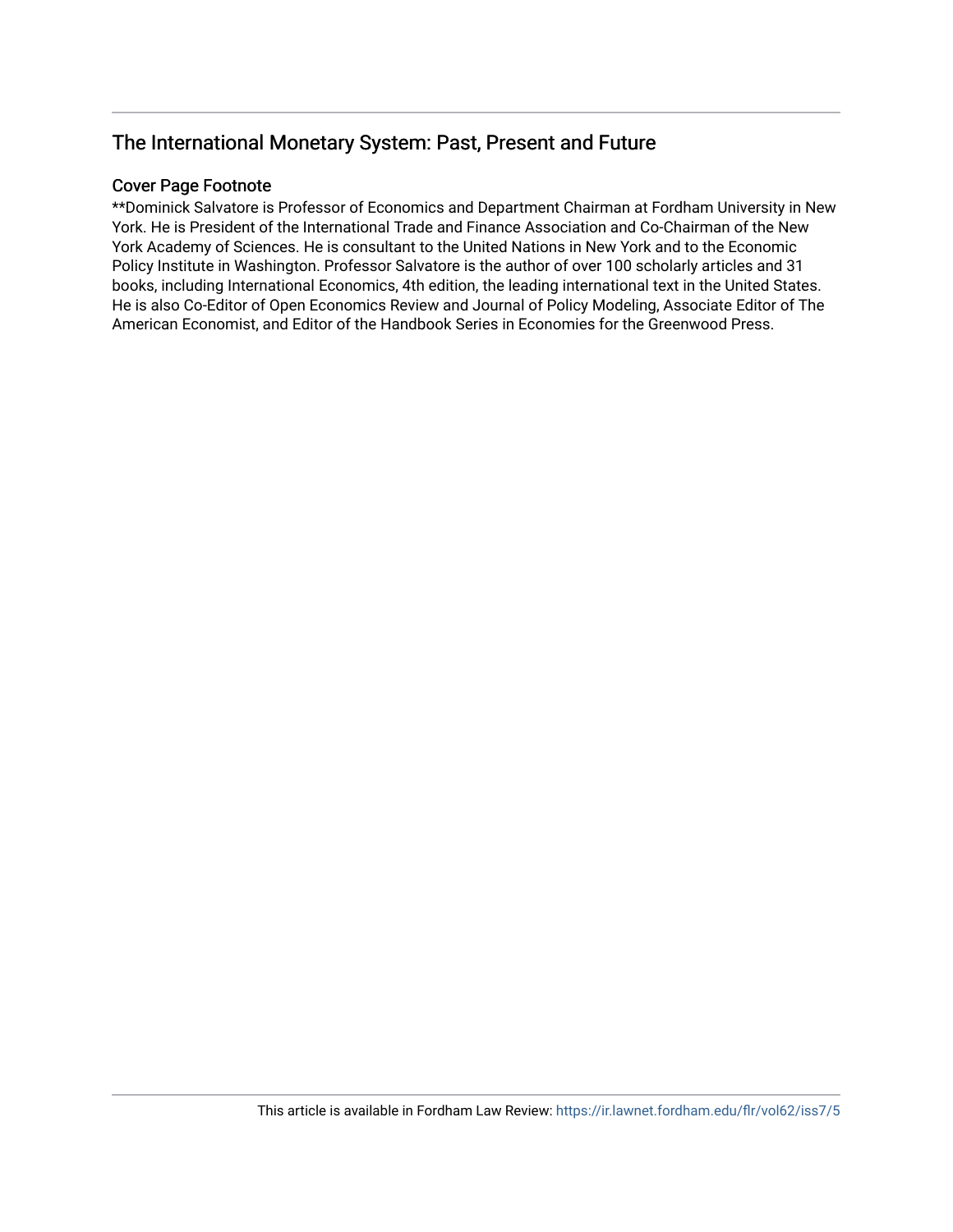# **THE INTERNATIONAL MONETARY SYSTEM: PAST, PRESENT, AND FUTURE\***

## *DOMINICK SAL VA TORE\*\**

#### **INTRODUCTION**

TrHE world today is at a crossroads in international monetary rela-*X* tions. The road taken and the reforms adopted during the next few years will shape the twenty-first century's international monetary system and will have a significant impact on socio-economic conditions around the world. The choices are (a) revert back to a fixed exchange rate system such as the Bretton Woods System; (b) adopt a truly freely flexible exchange rate system; (c) move toward a monetary system where international payment adjustments will rely on macroeconomic policy coordination among the leading industrial countries and exchange rate management to a degree that has until now proved elusive; or (d) revise the present international exchange rate arrangements.

Which of these diverging directions the world will take depends to a large extent on how the leading industrial nations perceive that they can best solve the major monetary problems that they face today. This has certainly been the case historically. For example, the Bretton Woods System set up after World War II was characterized by fixed exchange rates primarily as a reaction to the unstable exchange markets of the interwar period. Today's more flexible exchange rate system came into existence in the early 1970s because the Bretton Woods System was too rigid and did not provide an adequate adjustment mechanism to the large payments imbalances of the leading nations, especially those of the United States.' Similarly, the demand for reforms of the present international monetary system and the outlines of the probable international economic order of the twenty-first century can, to a large extent I believe, be inferred from or be regarded as a response to the need to solve today's major international economic problems. These are the huge international trade imbalances of the leading countries, excessively volatile and persistent disequilibria of exchange rates, and the difficulty in conducting domestic stabilization (i.e., monetary and fiscal) policies in a world char-

*1. See* Dominick Salvatore, International Economics 642-50 (4th ed. 1993).

<sup>\*</sup> Address given by Professor Dominick Salvatore on April 21, 1994 as part of the Fordham University School of Law Graduate Colloquium 1993-1994.

<sup>\*\*</sup> Dominick Salvatore is Professor of Economics and Department Chairman at Fordham University in New York. He is President of the International Trade and Finance Association and Co-Chairman of the New York Academy of Sciences. He is con-<br>sultant to the United Nations in New York and to the Economic Policy Institute in Washington. Professor Salvatore is the author of over **100** scholarly articles and 31 books, including *International Economics,* 4th edition, the leading international text in the United States. He is also Co-Editor of *Open Economics Review and Journal of Policy Modeling,* Associate Editor of *The American Economist,* and Editor of the Handbook Series in Economics for the Greenwood Press.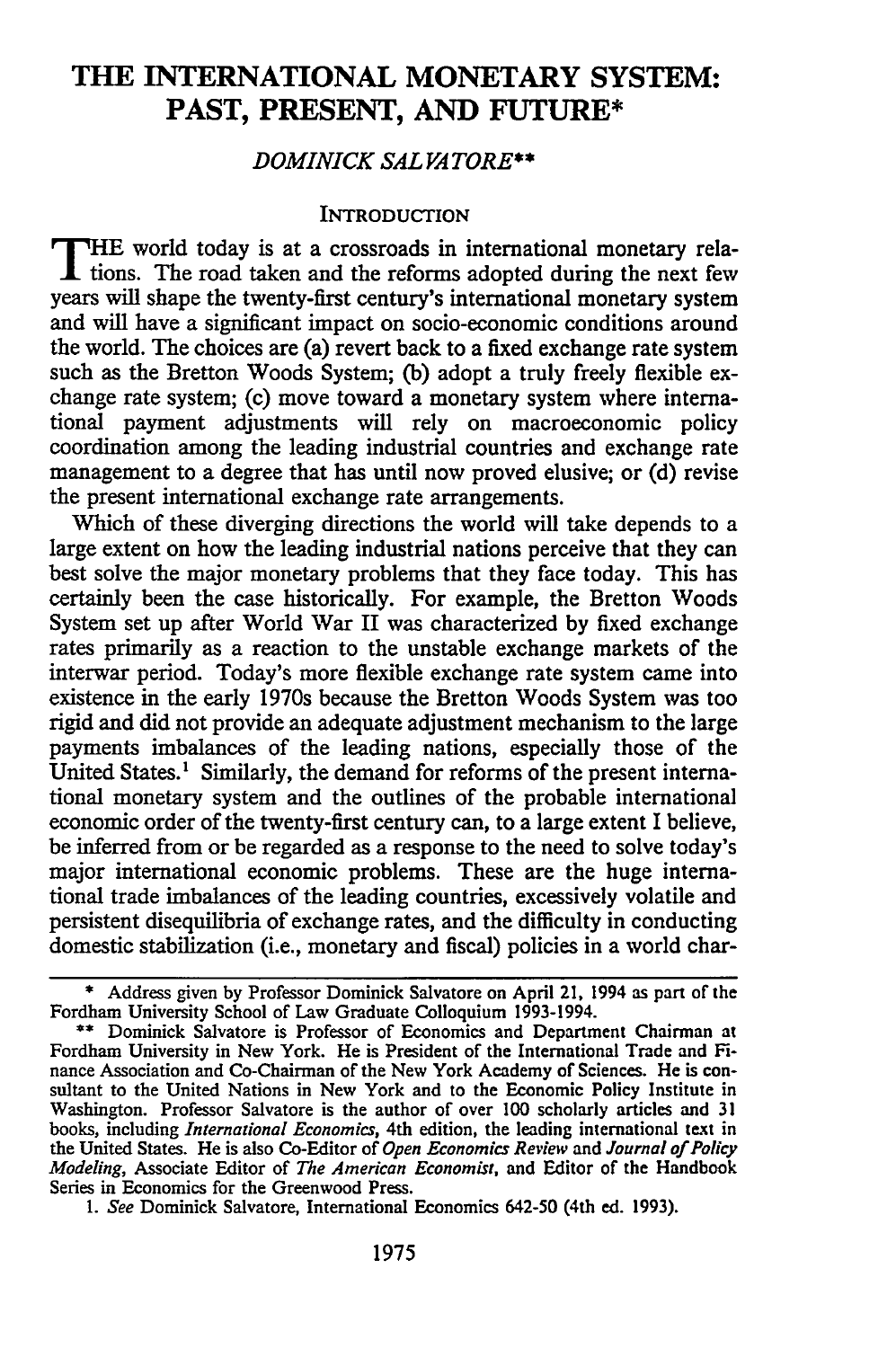acterized by huge and persistent international capital flows resulting from the integration of world capital markets.

This Essay first reviews the workings of the present international monetary system and the reasons for its inability to solve today's major international economic problems. It then explores the major alternative monetary systems available and examines how they would address and resolve these problems. Finally, and most importantly, it outlines the main features of what the future international monetary order is likely to be. My main theme is that while we cannot determine the details of the future international monetary system, we can infer its main features and broad outlines from the need to solve today's international monetary problems and from the constraints imposed by what is politically feasible.

#### I. THE PRESENT INTERNATIONAL MONETARY SYSTEM

The present international monetary system has four main characteristics.

(1) A wide variety of exchange rate arrangements exist. Of the 172 members of the International Monetary Fund (IMF), 76 (all developing countries) have pegged or quasi-pegged exchange arrangements, 13 (including 9 of the 12 members of the European Economic Community) have managed flexibility, and another 83 (including the U.S., Japan, the United Kingdom, Italy, and Canada) have full flexibility.<sup>2</sup> Two-thirds to four-fifths of world trade is, however, conducted under managed or full flexibility.<sup>3</sup> Therefore, the present system can be regarded more as a flexible than a fixed-exchange rate regime.

(2) Countries have almost complete freedom of choice of exchange rate regimes. All that the 1976 Jamaica Accords (which formally recognized prevailing exchange rate arrangements) requires is that a nation's exchange rate actions not disrupt its trade partners nor the world economy.

(3) Exchange rate variability has been substantial. This is true for nominal and real, bilateral and effective, short-run and long-run exchange rates. The IMF estimated that exchange rate variability has been about 5 times larger during the period of flexible exchange rate (i.e., since 1971) than under the preceding fixed exchange rate or Bretton Woods System. Exchange rate variability of 2 to 3% per day and 20-30% per year has been common under the present system. Exchange rate variability has been larger than originally anticipated, does not seem to be declining over time, and is for the most part unexpected.<sup>5</sup>

(4) Contrary to earlier expectations, official intervention in foreign

*<sup>2.</sup> See* International Monetary Fund, International Financial Statistics 8 (January 1994).

<sup>3.</sup> *See* International Monetary Fund, The Exchange Rate System: Lessons of the Past and Options for the Future 3 (Occasional Paper No. 30, July 1984) [hereinafter Lessons of the Past].

*<sup>4.</sup> See* Salvatore, *supra* note 1, at 655.

*<sup>5.</sup> See* Lessons of the Past, *supra* note 3, at 5.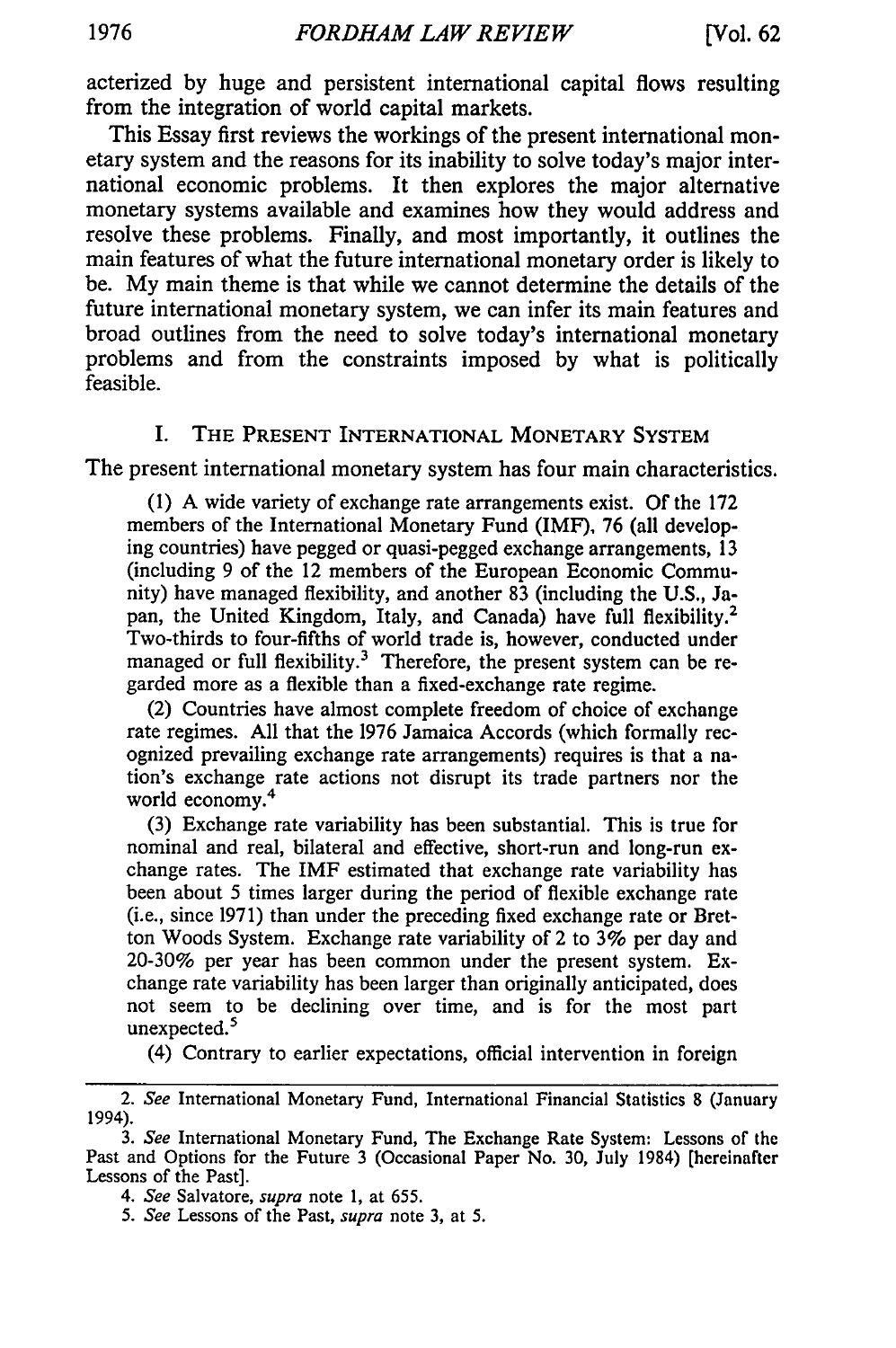exchange markets (and therefore the need for international reserves) has not diminished significantly under the present flexible exchange rate system as compared with the previous fixed exchange rate system. Nations have intervened in foreign exchange markets not only to smooth out day-to-day movements, but also to resist trends (especially during the 1970s and since the mid-1980s), and to keep exchange rates within the soft implicit target zones agreed upon by the leading industrial nations in **1987.6**

The period of the flexible exchange rate system since 1971 has been characterized by far greater macroeconomic instability in the leading industrial countries than during the previous fixed exchange rate or Bretton Woods period. Two rounds of large oil price increases (1973-74 and 1979-80) jolted the system, which resulted in double digit inflation and led to recessions (as nations wrought to break the inflationary spiral). The period also saw the rapid growth of the Eurodollar market and the liberalization of capital controls. The resulting sharp increase in international capital flows as well as the institutional changes and adjustments following the collapse of the Bretton Woods System in 1971, rather than the prevailing flexible exchange rates, were the primary cause of the large macroeconomic instability suffered by the leading industrial counties, however. Indeed, it is now widely agreed that no fixed exchange rate system could have survived the combination of oil shocks, portfolio shifts, and structural and institutional changes that the world faced during the past two decades. It must also be remembered that the present managed exchange rate system was not established deliberately as the result of an international agreement, but was instead forced upon the world by default by the collapse of the Bretton Woods System because of lack of an adequate adjustment mechanism and dollar overvaluation.<sup>7</sup>

The present international financial system does, however, face some important shortcomings. These are the large volatility of exchange rates, the gross and persistent misalignments of exchange rates, and the failure to promote greater coordination of economic policies among the leading industrial nations. There is little disagreement that exchange rates have exhibited large volatility since the establishment of the present managed exchange rate system. There is also no question that large exchange rate volatility, by adding to transaction costs, has affected the volume and pattern of international trade. These costs, however, are not very large and are not greater than those faced by firms in many other markets, as in the metal and agricultural sectors. $<sup>8</sup>$  Firms engaged in international</sup> trade also seem to have learned to deal with volatility by pursuing hedging and diversification strategies quickly and at little cost. The IMF concluded that exchange rate volatility did not seem to have had a

*<sup>6.</sup> See id.* at 9.

*<sup>7.</sup> See* Salvatore, *supra* note **1,** at 652-57.

*<sup>8.</sup> See* International Monetary Fund, Exchange Rate Volatility and World Trade 8- 13 (Occasional Paper No. 28, 1984).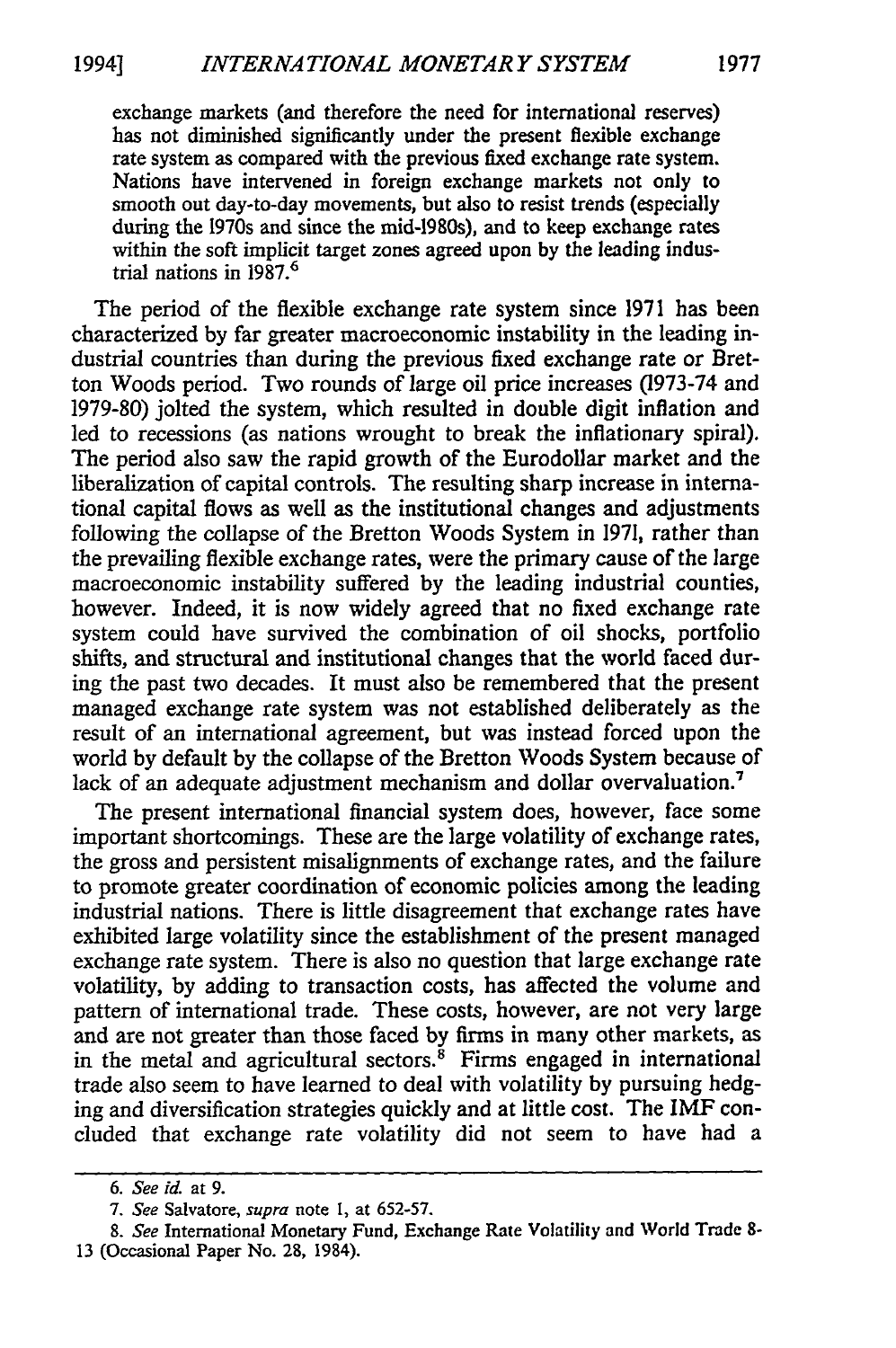significantly adverse effect on international trade.<sup>9</sup> Measures could, of course, be devised to reduce exchange rate volatility, but the costs of these measures might not justify the benefits resulting from them.

Gross and persistent exchange rate misalignments are potentially more damaging to the flow of international trade and investments than excessive exchange rate volatility. Misalignment refers to the departure of exchange rates from their long-run, competitive equilibrium levels. An overvalued currency has the effect of an export tax and an import subsidy on the nation and, as such, it reduces the international competitiveness of the nation and distorts the pattern of specialization, trade, and payments. A significant exchange rate misalignment that persists for years cannot possibly be hedged away and can impose significant real costs on the economy in the form of unemployment, idle capacity, bankruptcy, and protectionist legislation.10

The most recent and notorious example of exchange rate misalignment is the overvaluation of the U.S. dollar during the 1980s. According to the U.S. Federal Reserve System's Board of Governors, from 1980 to its peak in February 1985, the dollar appreciated by about 40% on a tradeweighted basis against the currency of the ten largest industrial countries. This appreciation resulted in the huge trade deficit of the United States and equally large combined trade surplus of Japan and Germany. It also resulted in increasing calls for and actual trade protectionism in the United States. It has been estimated that the 1985  $\hat{U}$ .S. trade deficit was \$60 to \$70 billion greater (about twice as large) than it would otherwise have been had the dollar remained at its 1980 level, and that this deficit cost about 2 million jobs in the United States.<sup>11</sup> Despite the fact that by the end of 1988 the international value of the dollar was slightly below its 1980-1981 level, so that all of its overvaluation had been eliminated, large global trade imbalances remained and did not show signs of declining rapidly. Economists have borrowed the term "hysteresis" from the field of physics to characterize the failure of trade balances to return to their original equilibrium once exchange rate misalignments have been corrected.

While misaligned exchange rates can be regarded as the immediate cause of prevailing global trade imbalances, however, they were themselves the result of internal structural disequilibria in the leading nations. It is these structural disequilibria and not exchange rate misalignments that were and are the fundamental cause of the global imbalances facing the leading industrial countries today. What could possibly be blamed

*<sup>9.</sup> See id.* at 16-22.

<sup>10.</sup> *Cf.* Salvatore, *supra* note 1, at 659-63 (discussing problems with present exchange rate arrangements).

*<sup>11.</sup> Cf* Andrew Crockett & Morris Goldstein, International Monetary Fund, Strengthening the International Monetary System: Exchange Rates, Surveillance, and Objective Indicators 1-6 (Occasional Paper No. 50, 1987) (considering large and persis. tent misalignments of real exchange rates).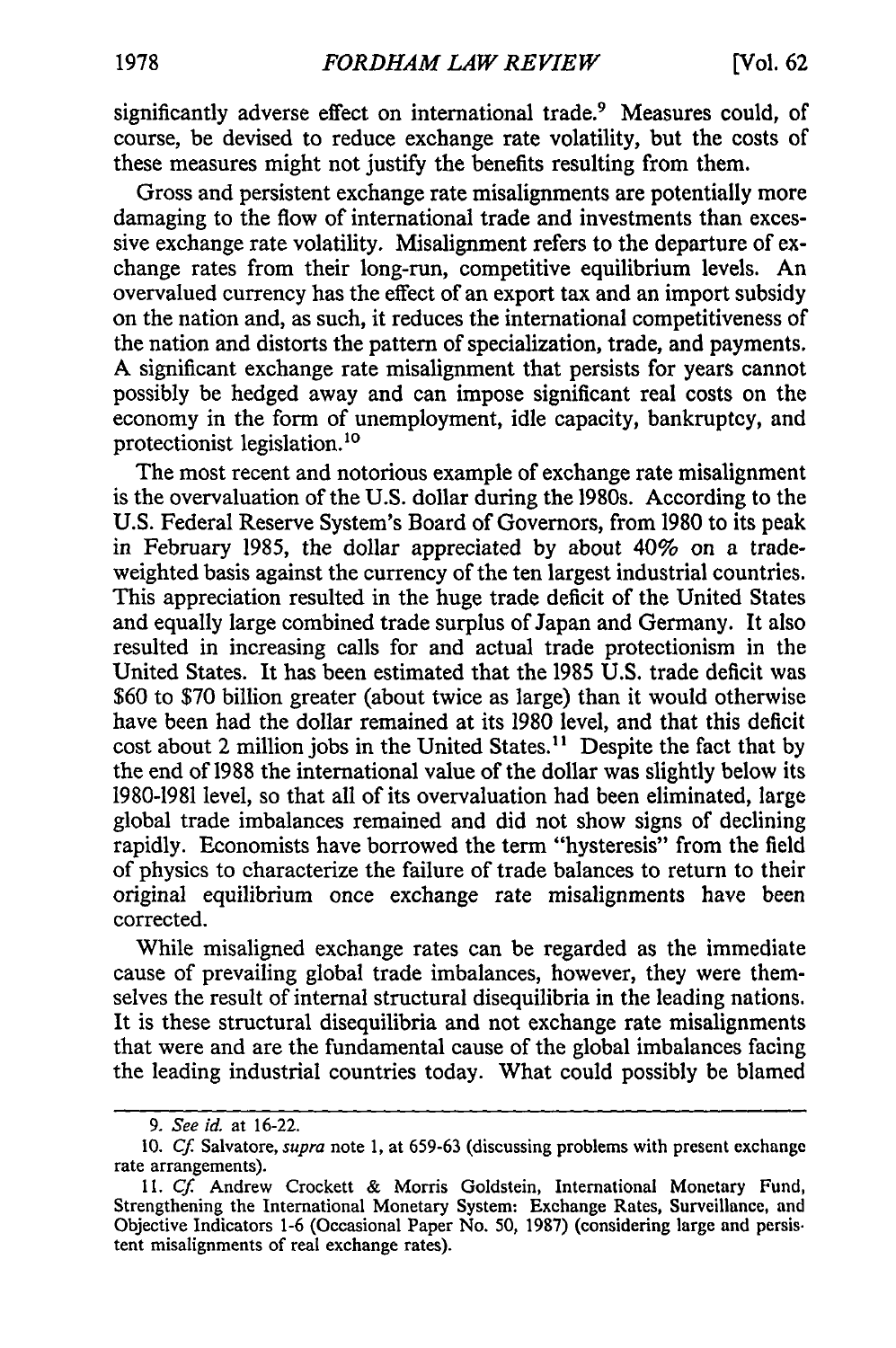on the current international financial system is its failure to provide smoother and more timely adjustment to such large and persistent global imbalances as the trade and budget deficits of the United States, the trade surpluses of Japan and Germany, and the large and persistent unemployment in Europe (including Germany) and Canada. It seems that trade flows now respond with longer than usual lags (ranging up to two years) to exchange rate changes (for reasons examined in the next section).

More serious is the charge that the present international financial system failed to promote greater coordination of macroeconomic policies, especially fiscal policies, among the leading industrial countries. To a large extent this is due to the very different inflation-unemployment trade off in the United States, France, United Kingdom, Italy, and Canada on the one hand, and in Germany and Japan on the other. Policy coordination under the present system has taken place only occasionally and has been very limited in scope. One such episode was in 1978 when Germany agreed to serve as a "locomotive" to stimulate growth in the world economy. Another episode of limited policy coordination was the Plaza Agreement of September 1985, under which the G-5 countries (United States, Japan, Germany, United Kingdom, and France) intervened in foreign exchange markets to induce a gradual depreciation or soft landing of the dollar in order to eliminate its large overvaluation. A related example of successful but limited coordination of policies is the Louvre Accord of February 1987, which established soft reference ranges or target zones for the dollar-yen and dollar-mark exchange rates. Despite these examples, a great deal of dissatisfaction with the operation of the present international monetary system remains, and there are widespread calls for reforms.<sup>12</sup>

#### II. PRICE **AND** INCOME ELASTICITIES, **AND** GLOBAL IMBALANCES

According to international economic theory, a depreciation of a country's currency will improve its trade balance by stimulating the nation's exports and discouraging imports if the sum of the price elasticities of the foreign demand for the nations's export  $(n_x)$  and the price elasticity of the nation's demand for imports  $(n_M)$  exceeds the absolute value of one. This is known as the Marshall-Lerner condition.<sup>13</sup> Even if such a condition is satisfied, so that a devaluation or depreciation of the deficit country's currency does improve its trade balance, such a policy would not be feasible if the Marshall-Lerner condition is barely satisfied. The reason is

<sup>12.</sup> *See* Salvatore, *supra* note **1,** at 627-28; *see generally* Foreign Exchange Issues, Capital Markets, and International Banking in the 1990s (Dominick Salvatore & Khos- row Fatemi eds., 1993); Handbook of Monetary Policies in Developed Countries (Dominick Salvatore & Michele Fratianni eds., 1993); Handbook of Open Economies Macroeconomics (Dominick Salvatore et al. eds., 1994); Handbook of National Economic Policies (Dominick Salvatore ed., 1992)Protectionism and World Welfare (Dominick Salvatore ed., 1993).

<sup>13.</sup> *See* Salvatore, *supra* note **1,** at 465.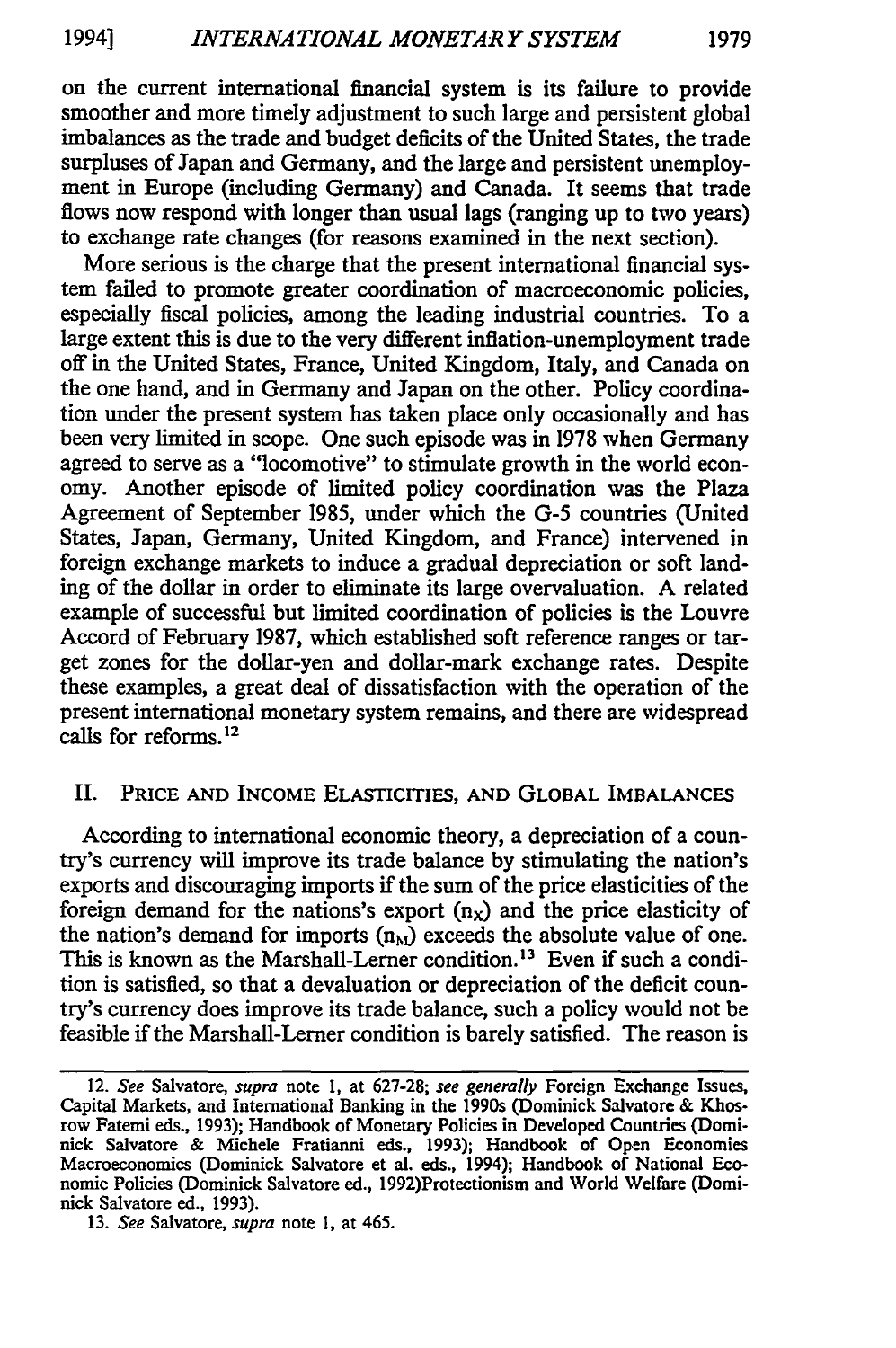that the adjustment to the trade deficit will then be rather slow and a large devaluation or depreciation may be required, and this is inflationary.

During the past four decades a large number of empirical studies have been undertaken to measure price elasticities in international trade. In general, they have found that the Marshall-Lerner condition is satisfied (so that the foreign exchange market is stable) but it is only barely satisfied.<sup>14</sup> This means that the adjustment to the trade balance that can be expected within one year of a devaluation or depreciation is minimal. Answering the question of why this is the case offers the reasons for the slow adjustment to the trade imbalance resulting **by** the sharp depreciation of the dollar and equally large appreciations of the Japanese Yen and German mark since February **1985.**

An important reason for the low price elasticities in international trade and small adjustment to the trade imbalances is due to the lags from exchange rate changes to price changes, from price changes to changes in purchases, and from the latter to actual shipments and data recordings. It has been estimated that because of these three lags it normally takes from twelve to eighteen months for the trade balance to respond to changes in exchange rates. With the **U.S.** dollar starting to depreciate in February **1985,** no improvements to the **U.S.** trade balance were to be expected before the fall of **1986** or early **1987.** In fact, there is now evidence that the real trade balance of the United States started to improve during the last quarter of **1986** and the nominal trade balance began to improve only during the last quarter of **1987.15**

The second reason for the long delay in the response to exchange rate changes is that for a while the increase in the price of imports overwhelms the reduction in the quantity of imports, so that the domesticcurrency value of imports actually increases before it falls (the so-called J-curve effect). In the recent **U.S.** experience, the continuing or ratcheting depreciation of the dollar from **1985** to **1988** meant that just as the effect of a particular round of depreciation was about to be reflected in an improvement in the **U.S.** trade balance, another round of depreciation took place (with its original increase in the dollar value of **U.S.** imports) which prevented the improvement from the original round of depreciation from showing its effect. This is sometimes referred to as rolling-Jcurve or "cascading" effect. <sup>16</sup>

Eventually, however, the final cumulative effects of these recurring rounds of dollar depreciations began to show through in **1988** and **<sup>1989</sup>** with substantial, though long-delayed reductions in the **U.S.** trade deficit with respect to most nations of the world, except Japan. The third reason for the slow response of the **U.S.** trade balance to exchange rate

*<sup>14.</sup> See id.*

**<sup>15.</sup>** *See* Paul R. Krugman, Has the Adjustment Process Worked? **13-20 (1991).**

**<sup>16.</sup>** *See id.* at 33-44.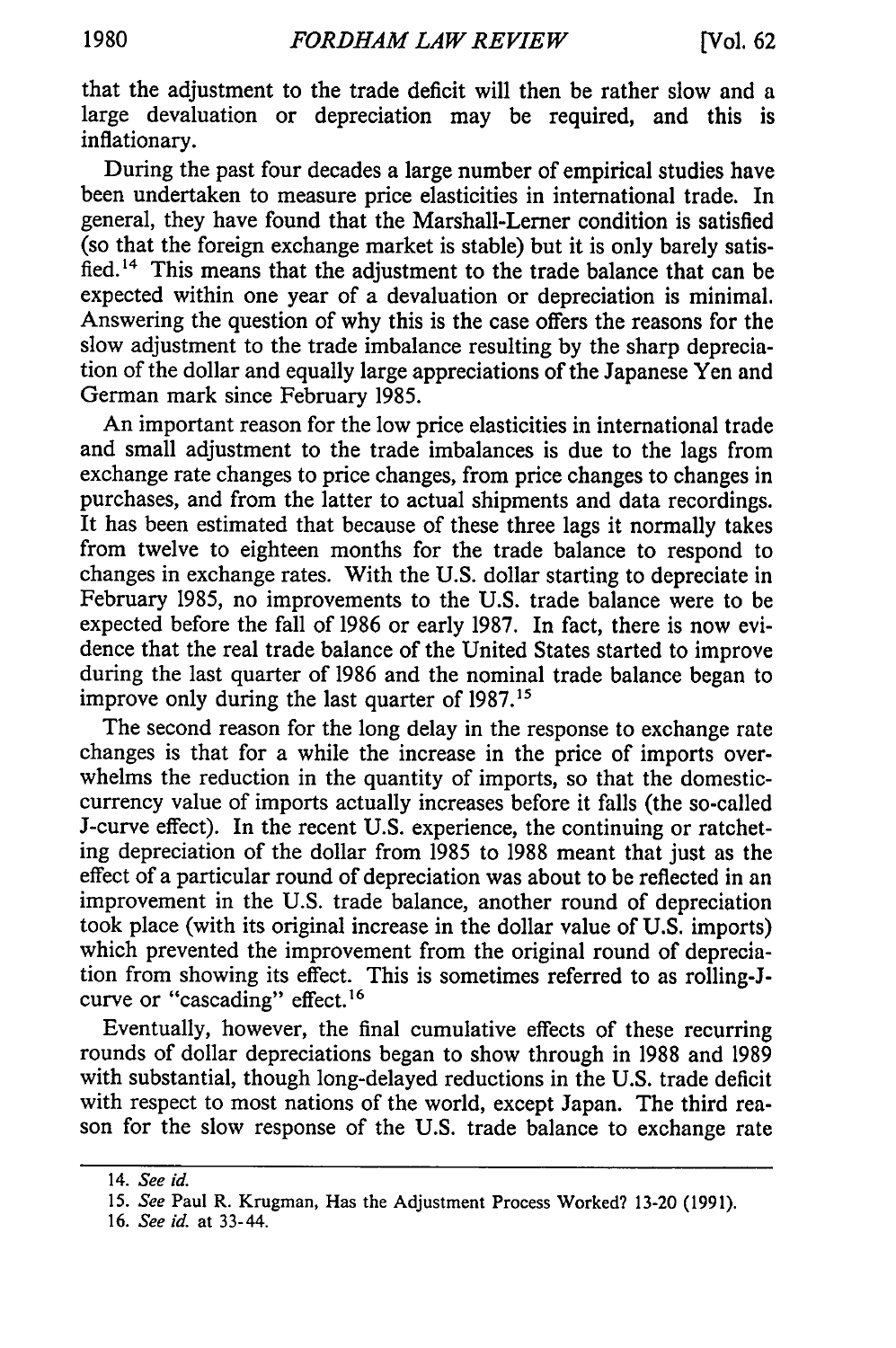changes is due to the fact that foreign firms, having struggled to successfully establish and increase their market share in the U.S., have been very reluctant to give it up when the dollar started to depreciate, and they have been willing to absorb most of the price increase resulting from the dollar depreciation out of their profits. In the jargon of the profession, the "passthrough" effect from dollar depreciation to increase in the dollar price of U.S. imports has been small. It is only with the latest round of dollar depreciation that we are beginning to see substantial increase in the dollar price of imports to the United States. For example, even though the dollar depreciated by over 40% between 1985 and 1988, the increase in the dollar price of Japanese imports to the United States was less 20%, and most of this increase took place only during 1987 and 1988.17 It is now likely that any further dollar depreciation will be fully reflected in increases in the dollar'price of U.S. imports, and this is likely to reinforce the adjustment process that is only recently taking effect.

Finally, it took time for U.S. and foreign firms producing tradeable commodities to be convinced that the early depreciation of the dollar would continue and not be reversed. Because it is very costly to plan and build or dismantle production facilities and enter or leave new markets, firms have acted with longer than usual response lags to exchange rate changes. In fact, many U.S. firms have increased capacity utilization without adding much new capacity during the past two years.<sup>18</sup> There is also the difficulty of re-entering a market and re-introducing a product line after they have been abandoned for several years and after the industrial base of the nation has eroded significantly. Once a market is lost, it is usually very difficult to recapture it.

### III. ALTERNATIVE INTERNATIONAL MONETARY SYSTEMS

We now briefly examine the various international monetary systems in order to determine the one that would best be suited to deal with the international financial problems faced by the world economy today. The systems examined are as follows: the gold standard, a fixed exchange system without gold, a freely flexible exchange rate system, target zones, systems based on close international policy coordination, and others. The presentation will necessarily be brief and will be directed to identifying the most important characteristic of each system as well as its main advantages and disadvantages.

*The Gold Standard.* The gold standard operated from 1880 to 1914. Under it, a balance of payment deficit was to be automatically corrected by an outflow of gold from the deficit nation, a reduction in its money supply, and a decline in prices, which would stimulate exports and discourage imports. The opposite would occur in the surplus nation. The process would continue until trade balances were in equilibrium. This is

<sup>17.</sup> *See id.* at 13-20.

<sup>18.</sup> *See id.* at 33-44.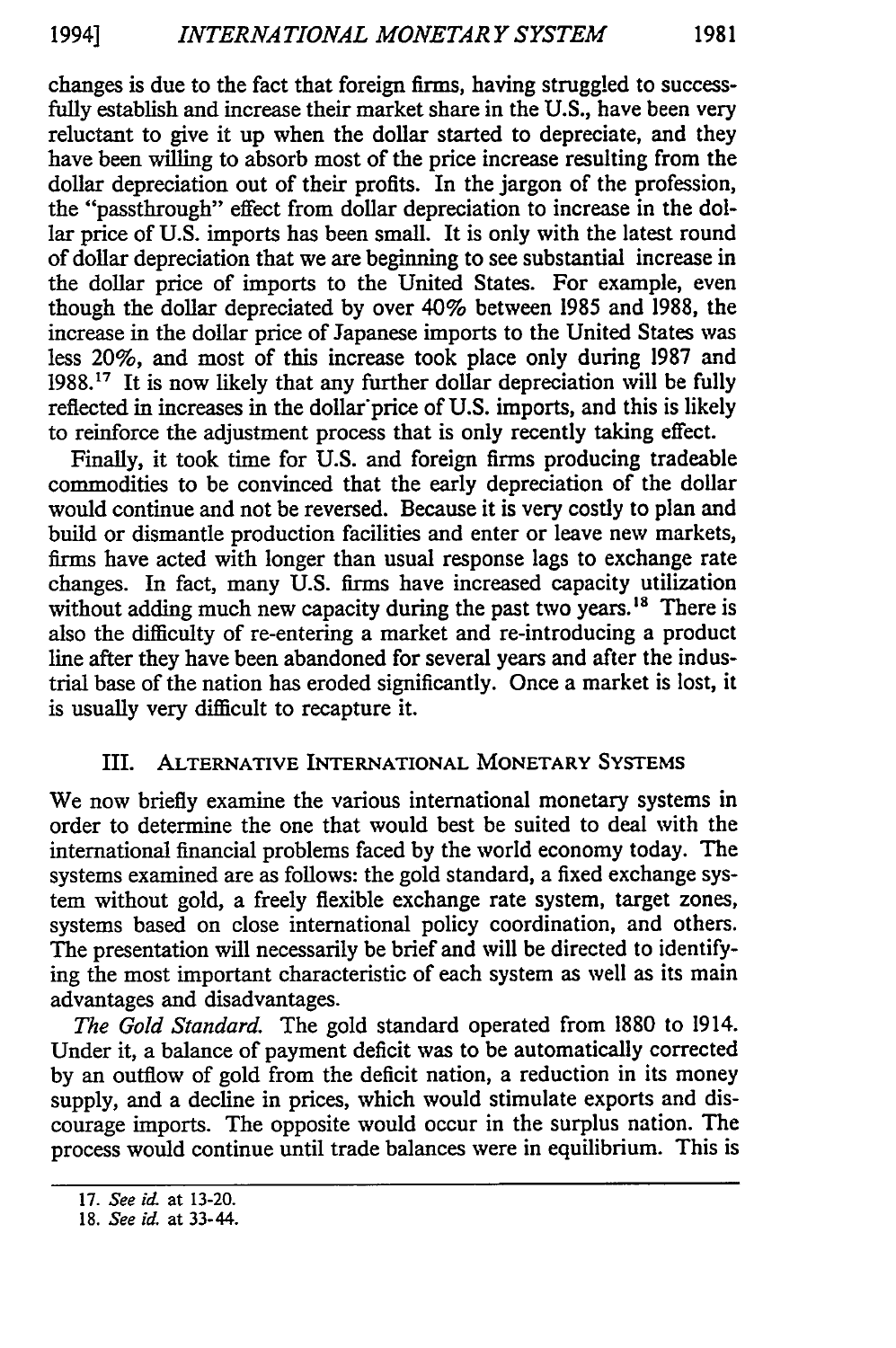the Hume's celebrated price-specie-flow mechanism. To achieve external balance the nation thus has to give up control over its money supply. The overall growth of the money supply for all the nations is limited by the amount of newly mined gold. This imparts a price or noninflationary discipline to the system. Only very few economists and politicians advocate going back to the gold standard, and there is practically no chance for its reestablishment today. The reason is that no nation wants to give up control over its money supply and be unable to use monetary policy to achieve such important internal objectives as full employment without inflation, together with an adequate rate of growth.<sup>19</sup>

*A fixed exchange rate system without gold.* Under such a system, a nation would define the par value (exchange rate) of its currency and the allowed band of fluctuation about the par value, and stand ready to buy or sell its currency on the foreign exchange market (by drawing down or accumulating its reserves of other currencies) in order to prevent the exchange rate from moving outside the allowed band of fluctuation. A trade deficit would be financed by a loss of international reserves, while a trade surplus would be settled by an increase in the nations's international reserves. Under such a system, a nation with a balance of payments deficit would have to reduce its money supply (or increase it at a slower rate than the surplus nation) so that prices would fall in the deficit nation relative to the surplus nation until trade imbalances are corrected. As in the case of the gold standard, however, the nation would have to give up control over its money supply and the use of monetary policy to achieve its domestic goals. Such a system could be inflationary (with little or no effect on trade balances) if all nations increased their money supply at about the same rate. The Bretton Woods System (the system that operated from the end of World War II to 1971) was a hybrid system or a gold-exchange standard, whereby the United States fixed the price of the dollar in terms of gold and all the other nations then fixed the value of their currency in terms of the dollar. The system collapsed because the United States was unwilling to abide by rules of the system and give up control over its money supply.20 This serious shortcoming also militates against the reestablishment of a fixed exchange rate system today.

*Freely flexible exchange rate system.* With a freely flexible exchange rate system, exchange rates are determined by the unrestricted operation of the market forces of demand and supply for foreign exchange. This would, for the most part, insulate a nation from economic disturbances arising abroad and allow the nation to use monetary policy *(i.e.,* to change its money supply) to pursue domestic goals. Each nation would thus be able to choose its desired inflation-unemployment trade off without much regard for balance of payments considerations. A balance of payments deficit would be corrected automatically by a depreciation of

<sup>19.</sup> For a general discussion of the gold standard, see Salvatore, *supra* note **1,** at 639- 41.

<sup>20.</sup> *See generally id.* at 642-56 (discussing the Bretton Woods system).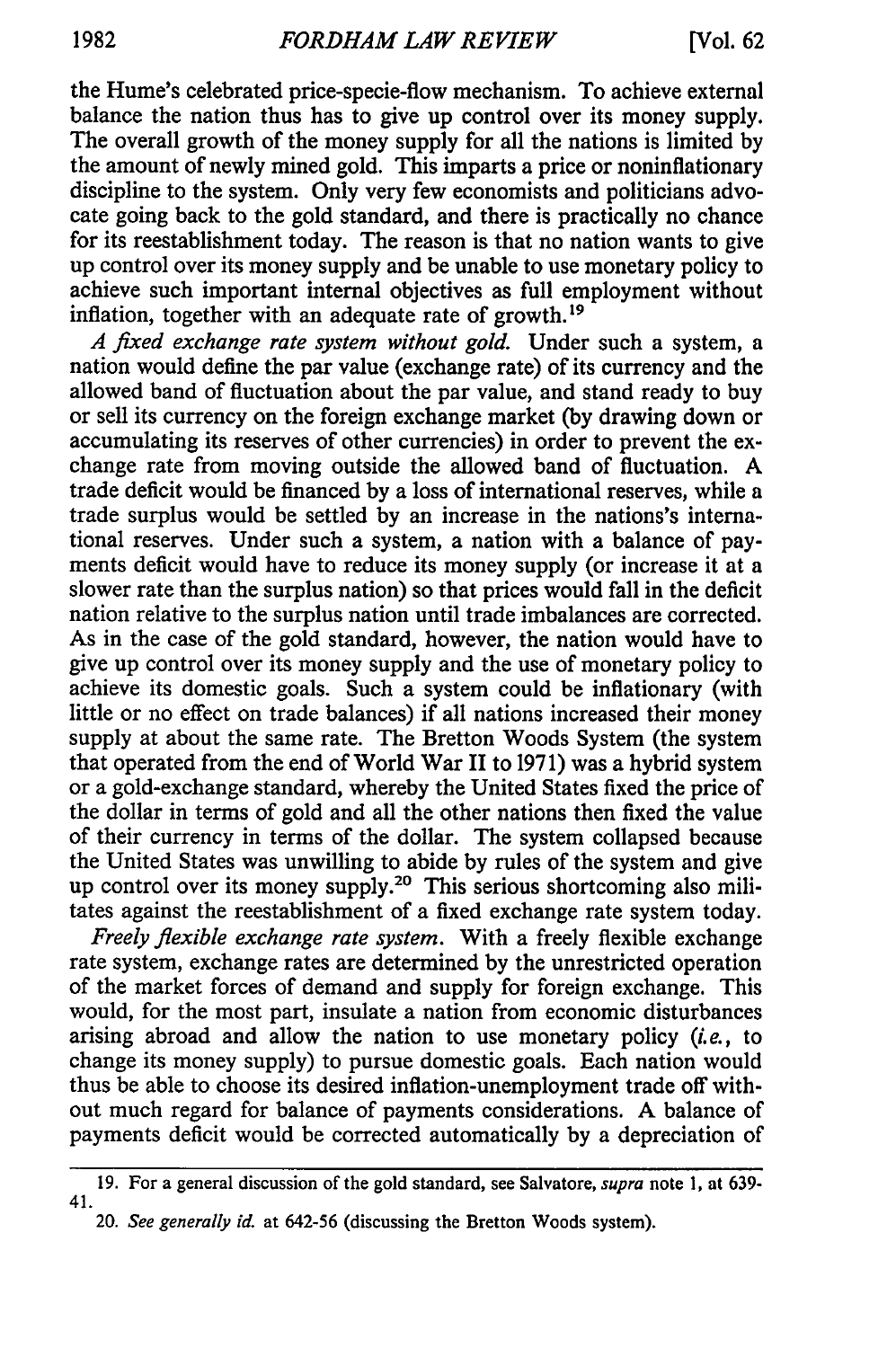the nation's currency, while a surplus would be corrected by an appreciation of the nation's currency. The disadvantage of such a system is that in a world of highly integrated capital markets and huge and rapid international capital flows in response to even minor changes in economic variables and "news", exchange rates are likely to be very volatile, to be subject to over-shooting, and to possibly drift away from equilibrium by substantial amounts and for long periods of time. This seriously distorts the pattern for international specialization and trade. Freed from the obligation to maintain fixed exchange rates, central banks might also embark on inflationary policies so that the monetary discipline (the so-called "anchor" argument) of a fixed exchange rate system would be lost. Because of these serious shortcomings, there is not much support and there is little chance that a truly freely flexible exchange rate system would be established today.<sup>21</sup>

*Target zones.* Target zones are an attempt to have a system that incorporates the advantages of both a fixed and a flexible exchange rate system while avoiding the shortcomings of either. Under such a system, the leading industrial nations estimate the equilibrium exchange rate and agree on the range of allowed fluctuation. John Williamson suggested a band of allowed fluctuation of **10%** above and below the equilibrium exchange rate or par value.<sup>22</sup> The exchange rate is determined by the forces of demand and supply within the allowed band of fluctuation (thus taking advantage of this important trade equilibrating mechanism) and prevented from moving outside the target zones by official intervention in foreign exchange markets (thus avoiding the worse excesses of overshooting and misalignments of a flexible exchange rate system). The target zones would be soft, however, and would be changed when the underlying equilibrium exchange rate moves outside or near the boundaries of the target zone. Though not made explicit, the leading industrial nations seemed to have agreed upon some such "soft" target of "reference zones" for the exchange rate between the dollar and the yen and between the dollar and the German mark since the Louvre Accord of February 1987. The sliding boundaries of these target zones were much smaller than the 10% advocated by Williamson, however. Critics of target zones believe that target zones embody not the best but the worst characteristics of fixed and flexible exchange rate systems.<sup>23</sup> As in the case of flexible rates, target zones allow substantial fluctuation and volatility in exchange rates and can be inflationary. As in the case of fixed exchange rates, target zones can only be defended by official interventions in foreign exchange markets and thus reduce the monetary autonomy of the nation. In response to this criticism, supporters of target zones, such as Williamson,

<sup>21.</sup> *See* Salvatore, *supra* note I, at 659-63.

<sup>22.</sup> *See generally* Marcus H. Miller & John Williamson, The International Monetary System: An Analysis of Alternative Regimes 1033 (1987).

<sup>23.</sup> *See* Martin S. Feldstein, *Distinguished Lecture on Economics in Government: Thinking About International Economic Coordination,* 2 J. Econ. Persp. 1-13 **(1988).**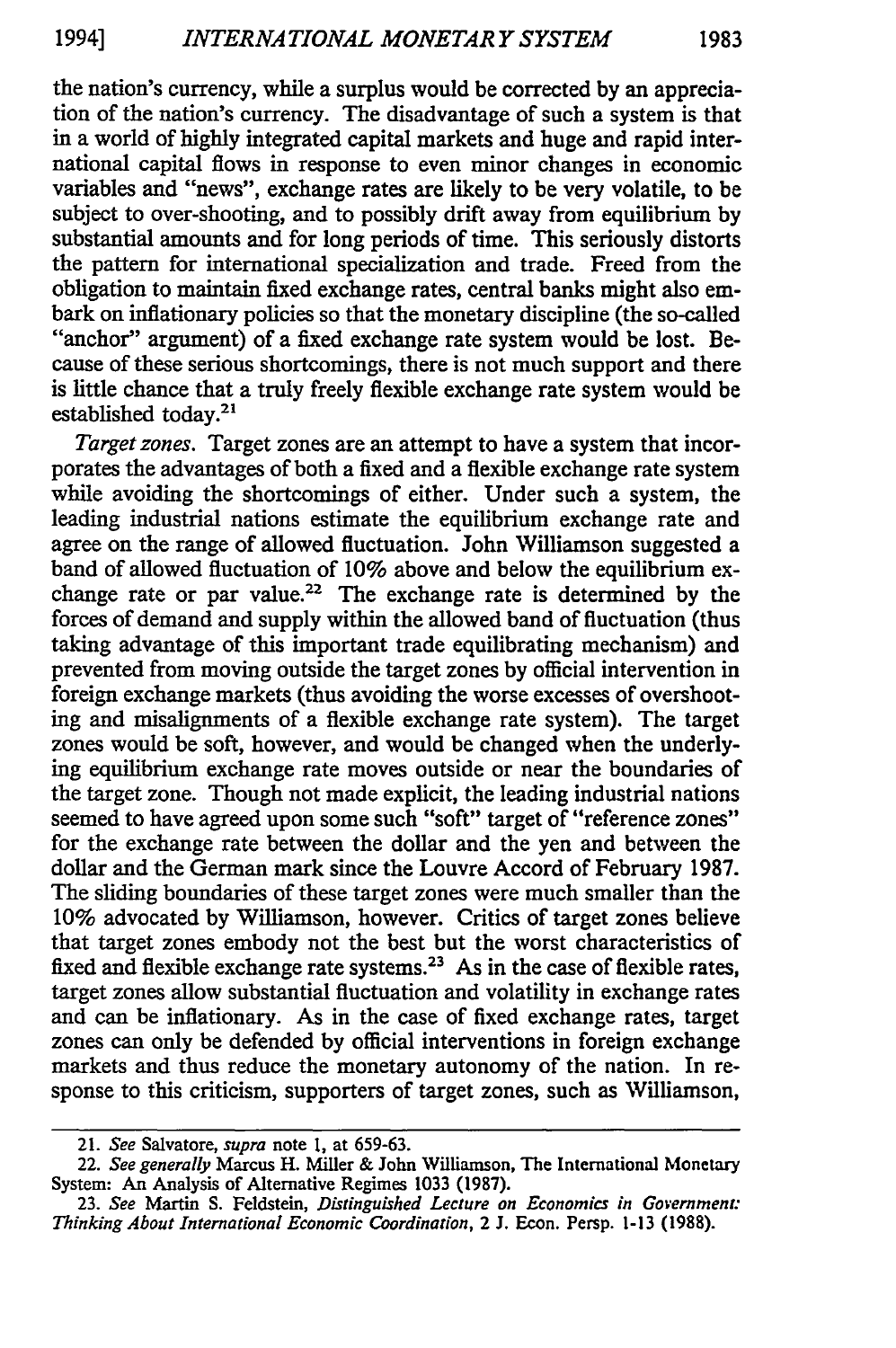have extended their blueprint to require substantial policy coordination on the part of the leading industrial nations so as to reduce the need for intervention in foreign exchange markets to keep exchange rates within the target zones.<sup>24</sup> Many economists, however, point out that extensive policy coordination among the leading countries is not feasible under present conditions.25

*International monetary systems based on policy coordination.* There are several international monetary systems based on extensive policy coordination among the leading countries. One system crucially dependent on policy coordination is the one proposed by Ronald McKinnon. 26 Under this system, the United States, Japan, and Germany (the three major industrial countries) would fix the exchange rate among their currencies and then closely coordinate their monetary policies to maintain fixed exchange rates. A tendency for the dollar to depreciate vis-a-vis the yen would signal that the United States should reduce the growth rate of its money supply, while Japan should increase it. The net overall increase in the money supply of these three countries would then be at a rate consistent with the non-inflationary expansion of the world economy.

Another proposal introduced by the IMF Interim Committee in 1986, which was discussed at the Tokyo Round of multilateral trade negotiation (1974-1977) and supported by U.S. Treasury Secretary Baker in 1988 is for the development of *commodity indexes* (including gold) to signal the type of coordinated macro-policies for nations to follow under the supervision of the Fund in order to keep exchange rates stable at their equilibrium level over time.<sup>27</sup> A rise or fall in the index in a nation would signal the need for restrictive or expansionary policies for the nation. Stability of the index for the world as a whole would be the anchor for noninflationary world expansion.

This type of close macroeconomic policy coordination is virtually impossible under present conditions. For example, during the past few years, the United States has been unwilling or unable to reduce its huge budget deficit substantially and rapidly; Germany has been unwilling to stimulate its economy even though it faces an unemployment rate of more than eight percent of its labor force; and Japan has been very reluctant to dismantle its protectionistic policies to allow much more imports from the United States so as to help correct the huge trade imbalance between the two nations. As long as these nations have very different inflation-unemployment trade offs, effective and substantial macroeconomic policy coordination is practically impossible. Indeed,

<sup>24.</sup> *See* Miller & Williamson, *supra* note 22, at 1031-48.

<sup>25.</sup> *See* Feldstein, *supra* note 23, at 1-13.

<sup>26.</sup> *See* Ronald **I.** McKinnon, *Monetary and Exchange Rate Policies for International Financial Stability: A Proposal,* 2 J. Econ. Persp. 83-103 (1988).

<sup>27.</sup> *See generally* Morris Goldstein et al., International Monetary Fund, Policy Issues in the Evolving International Monetary System 28-32 (Occasional Paper No. 96, 1992) (discussing the strengthening of multilateral surveillance and policy coordination).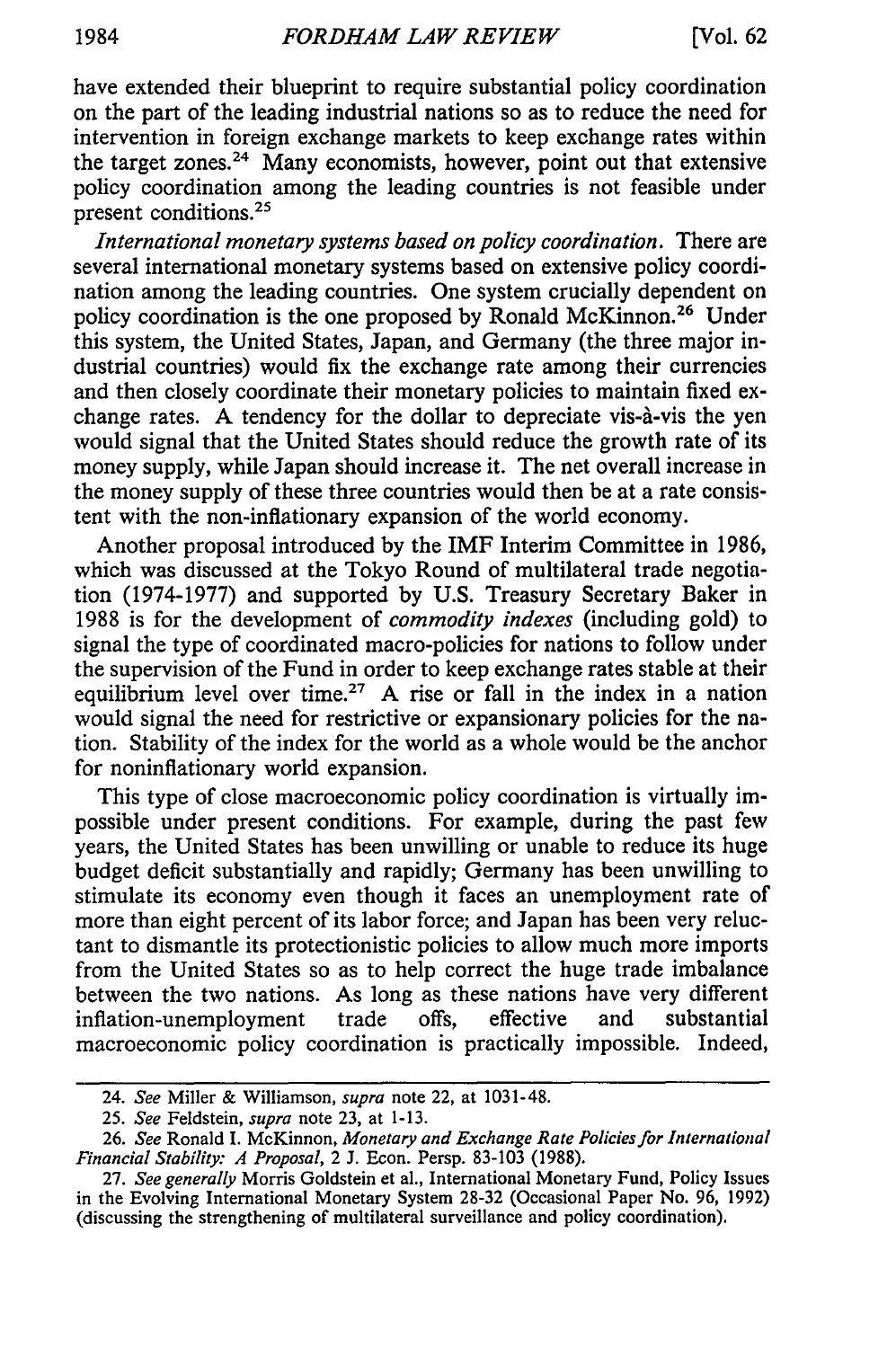these nations consider the ability to choose different inflation-unemployment trade offs to be an important advantage of the present international monetary system.

It was sometimes asserted that the European Monetary System (EMS) provided evidence that significant macroeconomic policy coordination was possible.<sup>28</sup> After the recent (1992-1993) monetary crisis and collapse of exchange rate arrangements in Europe, however, no one suggests this any longer. Even before the recent monetary crisis in Europe, however, critics had pointed out that macroeconomic policy coordination was more feasible in Europe than for the world as whole because of the greater homogeneity of the major European countries than among the G-7 countries (the United States, Japan, Germany, France, Italy, and Canada) and the willingness of the European countries to accept the dominant position of Germany. Furthermore, empirical research by Frankel and Rockett has shown that nations gain from international policy coordination only about half of the time and that the welfare gains from coordination, when they occur, are very small.

*Other international monetary systems.* There is another class of international monetary systems which consider the huge international capital flows in today's highly integrated international capital markets as the primary cause of the exchange rate instability and global imbalances afflicting the world economy today. They are, therefore, based on restricting international speculative capital flows. James Tobin would do this with a transaction tax which becomes progressively higher the shorter the duration of the transaction in order "to throw some sand in the wheels of our excessively efficient international money markets."<sup>29</sup> Dornbusch and Frankel would instead reduce financial capital flows internationally with dual exchange rates-a less flexible one for trade transactions, and a more flexible one for purely financial transactions not related to international trade and investments.30 By restricting international "hot" money flows by capital market segmentation or the decoupling of asset markets, Tobin and Dornbusch believe that the international financial system can be made to operate much more smoothly and without any need for close policy coordination by the leading industrial countries—which they regard as neither feasible nor useful.<sup>31</sup> Critics of these proposals, however, correctly point out that it is next to impossible to separate "nonproductive" or speculative capital flows from "productive" ones related to international trade and investments.<sup>32</sup> We might add that capital is fungible so that evasion of such a transaction

<sup>28.</sup> *See* Salvatore, *supra* note 1, at 617-19.

<sup>29.</sup> James Tobin, *A Proposal for International Monetary Reform,* 1978 E. Econ. **J.** 153, 154.

<sup>30.</sup> *See* Rudiger Dornbusch & Jeffrey Frankel, The Flexible Exchange Rate System: Experience and Alternatives 46-50 (NBER Working Paper No. 2464, 1987).

<sup>31.</sup> *See* Tobin, *supra* note 29, at 153-59; Dornbusch & Frankel, *supra* note 30, at 46- 50.

<sup>32.</sup> *See* Feldstein, *supra* note 23, at 1-13.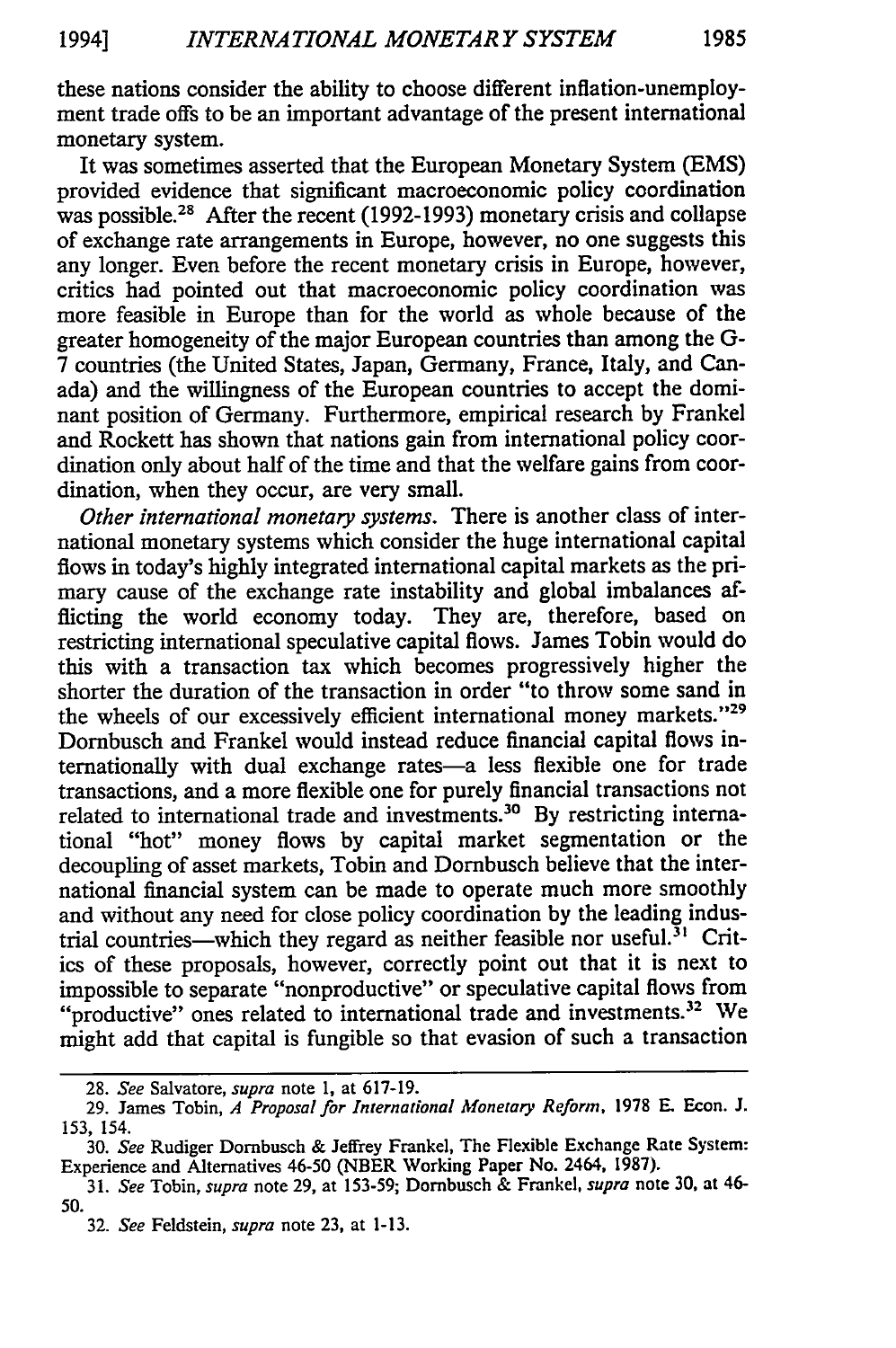tax or more volatile exchange rate would greatly limit the effectiveness of these efforts.

Finally, there is Cooper's utopian single world currency proposal.<sup>33</sup> With a single currency, of course, there would be no balance of payments or exchange rates problems. But nations would have no control over their money supply and be unable to conduct any type of national economic or stabilization policy. In short, having a single world currency, as advocated by Cooper, would be like "throwing away the baby with the bath water."

#### IV. THE FUTURE INTERNATIONAL MONETARY SYSTEM

The broad outlines of the international monetary system of the future can be inferred from the need to solve the serious financial problems faced **by** the leading industrial countries today in the face of the political and economic constraints that they face. What seems certain is that in a world of huge international capital flows such as we have today, no fixed exchange rate system could probably survive without extensive controls on international capital flows. Furthermore, nations seem unwilling to give up control over their money supply and to be unable to use monetary policies to achieve domestic goals. I think that the history of the past two decades has made this quite clear.

At the same time, the leading industrial nations believe that exchange rates have been far too volatile and have overshot **by** substantial degrees and for long periods of time their equilibrium rate (e.g., the U.S. dollar in the mid 1980s). Excessive volatility and gross misalignments can be overcome **by** the establishment target zones with soft boundaries. As long as the equilibrium exchange rate is estimated to remain near the center of the target zone, the target zone can be defended with monetary policies and policy coordination. Target zones would be changed if the equilibrium exchange rate moves outside or close to the limits of the prevailing target zone. While it may be difficult to agree on what the exact equilibrium exchange rate is, the events since 1985 indicate that it is possible for the leading industrial nations to reach a general agreement on a narrow range within which the equilibrium exchange rate among the world's leading currencies should be. The criticism that the leading industrial nations must either give up control over their money supply or agree to an impossible high degree of policy coordination in order to keep exchange rates with an appropriate target zone, can be answered **by** saying that each nation will intervene in foreign exchange markets, adjust its money supply, and respond to calls for policy coordination based on its circumstances, the domestic targets that it sets for itself, and the relative importance of these domestic targets.

One thing is clear, balance of payments (as any type of adjustment) is painful. Rather than using only one method of adjustment (such as

**<sup>33.</sup>** *See* Richard **N.** Cooper, *A Monetary System For the Future,* Foreign **Aff. (1987).**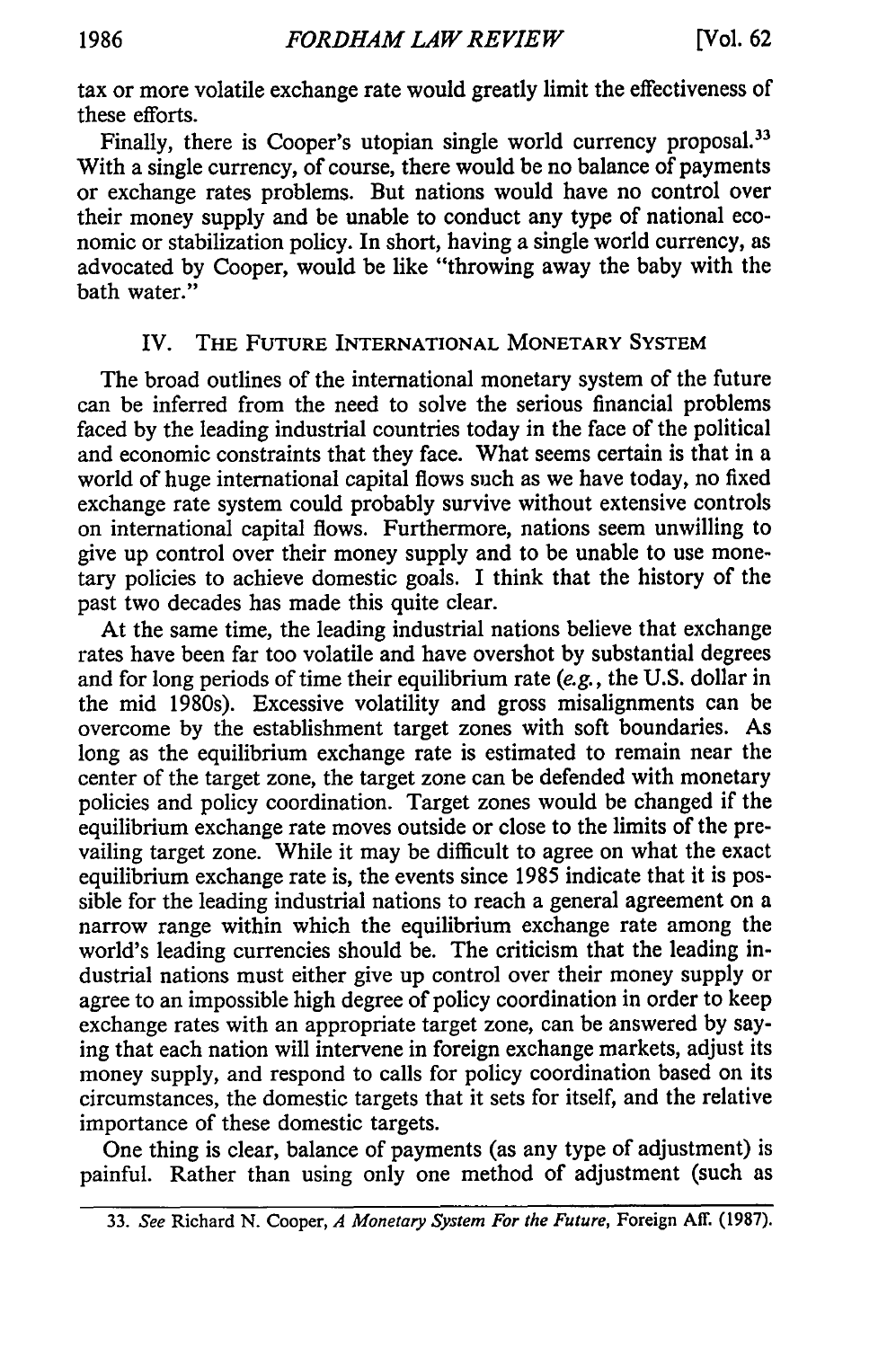changes in exchange rates, changes in the money supply, or fiscal and other policy changes) each nation will allow all of the mechanisms of adjustment to operate in various degrees to suit its own specific preferences. Thus, a large nation facing a large external disturbance (such as Japan and Germany facing huge trade surpluses) will want to place a greater share of the adjustment burden on exchange rate changes rather than on other adjustment policies; another large nation facing a large internal imbalance (such as the United States facing huge budget deficits in the 1980s), while allowing some adjustment to the resulting trade **im**balance to take place through a depreciation of its currency, would place more of the burden of adjustment on domestic policies. In the case of the United States, this would require cutting the budget deficit.

In this connection, it must be pointed out that external pressure on a country to put its house in order, while certainly not binding, is not entirely irrelevant or ineffective and may reinforce domestic pressures to undertake more forceful domestic action to correct the problem than otherwise. To some extent, this has certainly been true in the case of the United States since 1987 with regard to its budget deficit. Thus, we could say that we already have some degree of *implicit* international policy coordination. Smaller and more specialized economies may also opt for smaller exchange rate flexibility and greater reliance on internal expenditure-changing policies than larger open economies to achieve balance of payments adjustment and is likely to lead to the formation of currency blocks. In fact, we begin to see today the formation of three currency blocks: the dollar, the yen, and the EMS currency with more flexible rates among than within each block, in parallel to the evolution of the same three major international trading blocks.

Rather than a shortcoming, a system of fluctuating exchange rates within wide and soft target zones, by providing the freedom for each nation to determine how much it will rely on the various mechanisms of adjustment, is a crucial advantage of the international financial system being proposed. The broad outline of such a system is already in place today and, while its operation can certainly be strengthened by striving for regular consultations and for as much policy coordination as is feasible under various circumstances among the leading nations, I believe that no other system would be able to better deal with today's international monetary problems. Excessive exchange rate volatility and misalignments can be addressed to a large extent by working with target zones. Different inflation-unemployment trade offs can be reconciled, at least to some extent, by regular consultation and by whatever policy coordination is possible. The inherent inflationary tendency built into the system by the flexibility of exchange rates within the target zones can similarly be curbed, at least to some extent, by consultation and limited policy coordination. This is not as unrealistic as might be thought on purely theoretical grounds. After all, the sharp world-wide inflationary tendencies of the 1970s have been brought under control by the leading nations